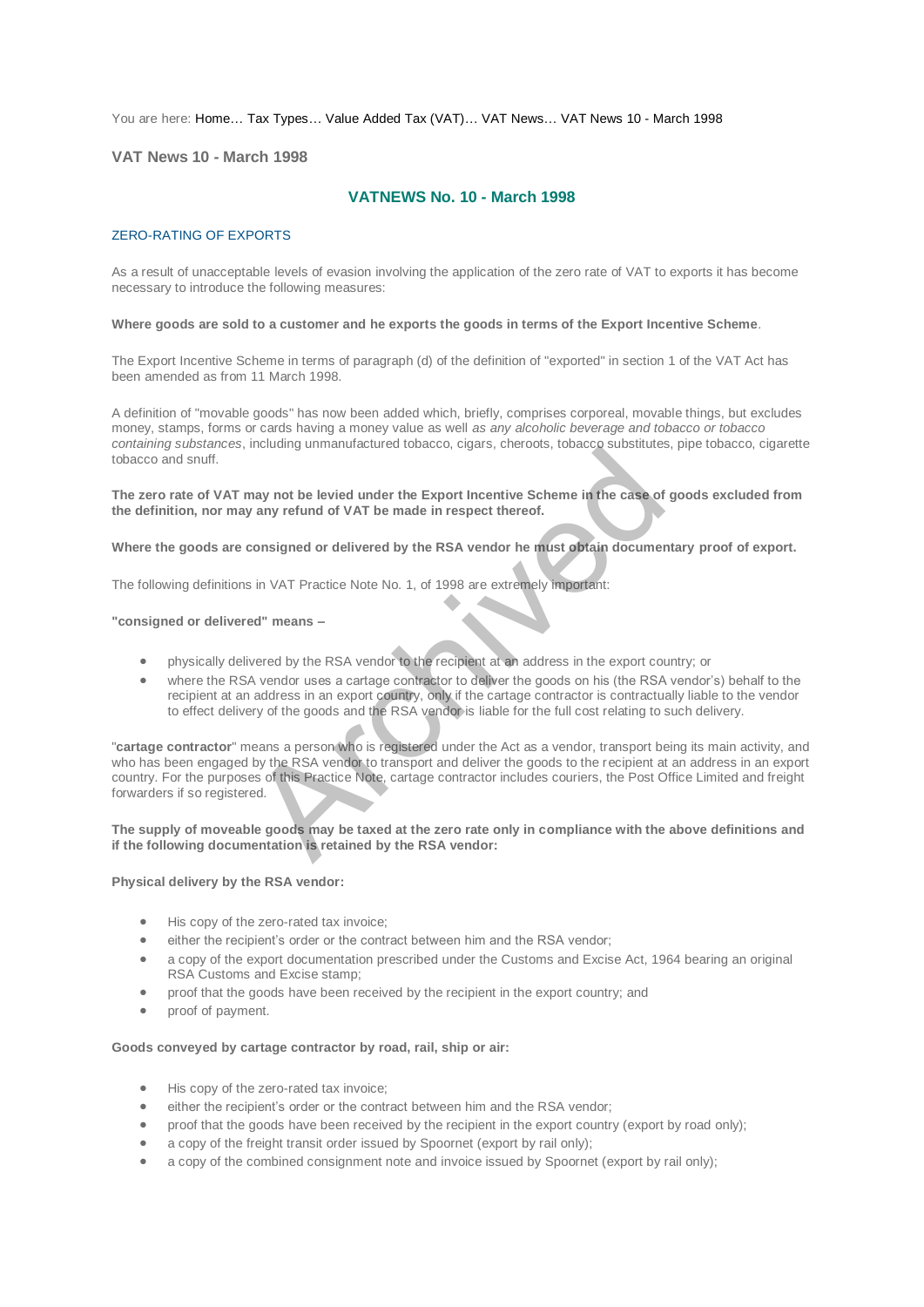- a copy of the bill of landing which must contain a full description of the goods to be exported (export by ship only);
- a copy of the air waybill as well as the flight number and the date and place of departure (export by air only); a copy of the export documentation prescribed under the Customs and Excise Act, 1964 bearing an original
- RSA Customs and Excise stamp (not applicable if exported by rail); and
- proof of payment.

## **By post**

- His copy of the zero-rated tax invoice;
- either the recipient's order or the contract between him and the RSA vendor;
- proof that the RSA vendor paid for the postage costs;
- **•** proof of receipt of the goods by the postal service; and
- proof of payment.

**Note**: Special rules apply to the charging of VAT on second-hand goods.

## **General**

As set out in paragraph 5 of VAT Practice Note No. 1 of 1998 goods must be exported within one month of the date of the tax invoice. If the vendor has not obtained the required documentation as set out therein within two months from the date of the tax invoice, output tax must be calculated at the standard rate. Should documentation be obtained at a later stage, provided it is within one year of the date of transaction, an input tax credit may be claimed. The rate applicable is the rate in force when the tax invoice was issued. 5 of VAT Practice Note No. 1 of 1998 goods must be exported within or<br>
andor has not obtained the required documentation as set out therein with<br>
output tax must be calculated at the standard rate. Should documentatio<br>
in

#### *ENTERTAINMENT*

The term entertainment is defined as the provision of any food, beverages, accommodation, entertainment, amusement, recreation or hospitality of any kind by a vendor whether directly or indirectly to anyone in connection with an enterprise carried by him.

### **If a vendor purchases goods or services for purposes of entertainment he may not deduct input tax in respect of those supplies unless:**

- his charge for that entertainment covers all direct and indirect costs thereof; or
- he supplies the entertainment for *bona fide* promotion purposes to customers and the entertainment is in all respects similar to the entertainment he normally supplies to customers for a consideration, e.g. one free meal for every two meals for which a charge is paid; or
- the goods and services were acquired for purposes of providing meals or refreshments to customers and any excess food not consumed by the customers is subsequently given to any employee of the vendor or to any welfare organisation; or
- the goods or services were acquired by the vendor for purposes of the personal subsistence of that vendor, a partner, an employee or office holder of such vendor who is by reason of his duties obliged to spend any night away from his usual place of residence and his usual working place; or
- such goods or services are acquired by a welfare organisation for the purpose of making supplies in the furtherance of its aims and objects; or
- the costs of the meals or refreshments are included in the charge for and air, bus or train ticket or the charge for a seminar where the supplier of the service is engaged in a transport business or the business of presenting seminars.

Where meals, refreshments or any other form of entertainment are supplied to employees at below cost, an input tax deduction may not be made. In such case any charge to the employee is not subject to VAT.

If goods or services are purchased for purposes of making taxable supplies by an enterprise which continuously and regularly supplies entertainment for a consideration (e.g. a restaurant), and these goods or services are subsequently applied for another purpose (e.g. staff meals), an output tax adjustment must be made. This will cancel out that portion of input tax claimed which relates to the goods or services not used for the purpose of making taxable supplies.

## *VENDORS ON THE PAYMENT BASIS*

As from 5 June 1997 vendors who account for VAT on the payments basis must account for VAT on the invoice basis in respect of any specific supply made on or after that date where the consideration for that supply exceed R100 000.